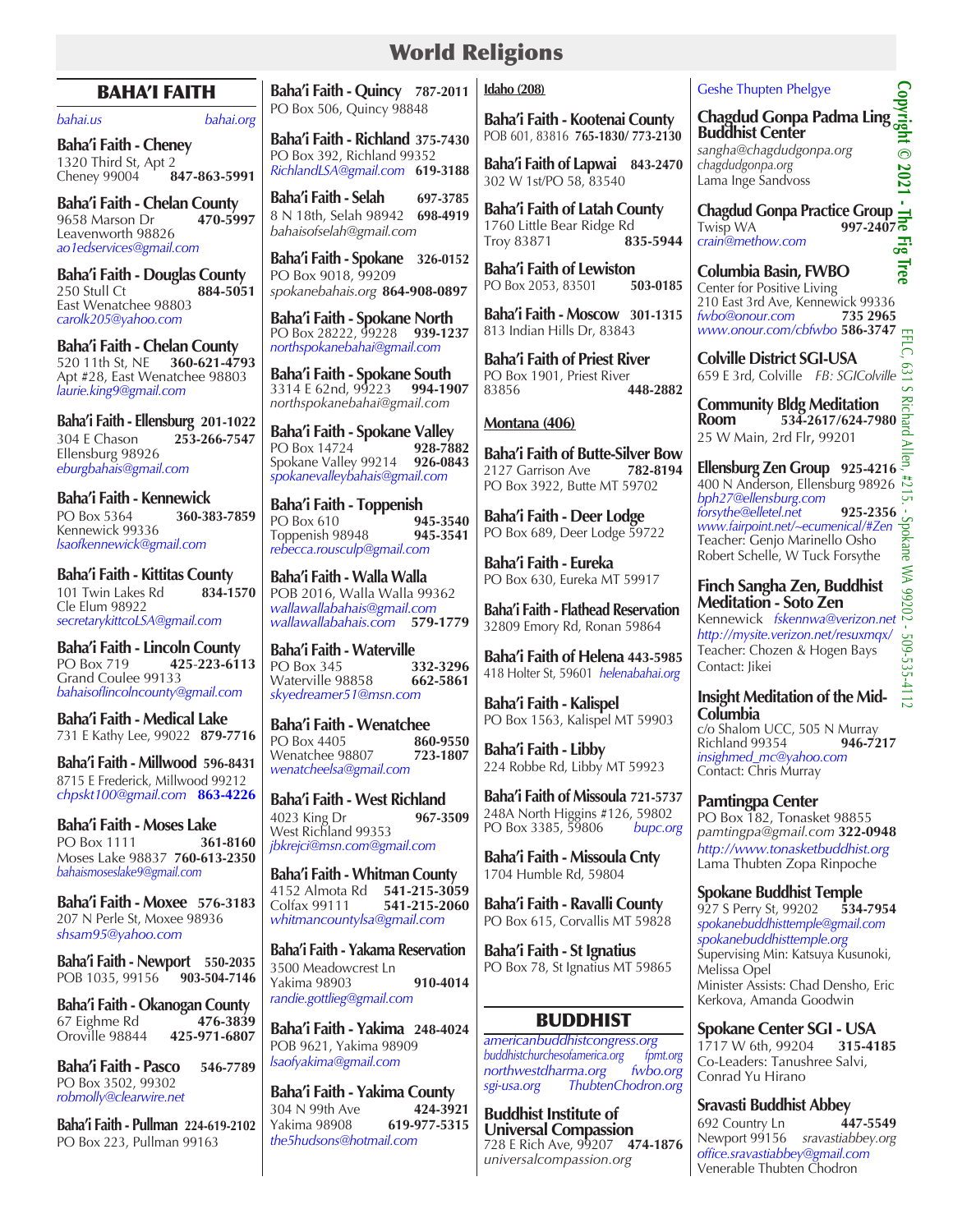**Tinh Xa Minh Dang Quang Buddhist Temple** 5025 N Regal St, 99217

**Tsinta Mani Choling Center** *tsintamani@gmail.com* **449-9829** Chamtrul Rinpoche *tsintamani.org*

**Walla Walla Dharma Sangha** Many Waters Wellness Center<br>820 Sprague St 522-2374 820 Sprague St PO Box 144, Walla Walla 99362 Janaki Howard *wwdharmasangha.org*

**Wat Richland Buddha Vanaram**<br>879 N Bretz Pr. NE 627-1297 879 N Bretz Pr, NE **627-1297 Richland 99352** 

**Yakima Buddhist Church 877-2743** 212 W 2nd St, Wapato 98951

#### **Idaho (208)**

**Coeur d'Alene Dharma Friends** Life Center Therapies for Well Being, 1319 N Government Way<br>Coeur d'Alene 83814 665-5862 Coeur d'Alene 83814 **665-5862** *cdadharmafriends.weebly.com* Venerable Thubten Chodron

**Moscow/Pullman Mediation** UU 482 E 2nd, Moscow 83843 *moscowpullmanmindfulness@gmail.com nwmindfulness.wordpress.com*

#### **Montana (406)**

**Ewam Sang-ngag Ling-Ewam** PO Box 300 **726-0217** 34574 White Coyote Rd<br>Arlee 59821 ewam.org Arlee 59821 *ewam.org ewammontana@blackfoot.net* 

**Insight Meditation Community 406-827-3875** Thompson Falls

**Kalinga Buddhist Center**<br>120 3rd St 756 120 3rd St **756-8690** PO Box 10421, Kalispel 59904 *mediatate@kalinga.olrg kalinga.org*

**Montana Mahayana Buddhist Association 810-963-0767** PO Box 1141, Bonner *chuanyishakya@hsuyun.org* Spiritual Director: Rev. Chuan Yi Shakya, OHY, Contact: Fa Zhong

**Open Circle Sangha** 9W Placer Helena **442-4344** Mail: 634 University St, Helena 59601 *BPCG98A@Prodigy.com* Contact: David Cooper

**Open Way Sangha 549-9005** PO Box 7281, Missoula 59807 *Conradrw@aol.com* Contact: Rowan Conrad

**Osel Shen Phen Ling - Tibetan Buddhist Center** Tibetan, Gelugpa (FPMT)

441 Woodworth Ave **327-1204** POB 5776, Missoula 59806 *osel@fpmt-osel.org fpmt-osel.org*

**Rocky Mountain Buddhist Center (FWBO)** 540 S 1st St West, Missoula 59801 Contact: Shrijnana *fwbomissoula.org* Founder: Sangharakshita Spiritual Dir: Dharmachari Satyaloka

**Two River Zen Center** Bldg #27, Ste 2 Fort Missoula Rd<br>Missoula 59804 880-6560 Missoula 59804 **880-6560**

**Vipassana IMS (Insight Meditation Sangha)**<br>205 E Kent **40** 205 E Kent **406-549-7317** Missoula 59801

**Zenno Ji 406-541-0009** 1861 SW 12th Ave W, Missoula 59801

## CHURCH OF CHRIST, **SCIENTIST**

*tfccs.com*

**Christian Science Church**  5304 Burden Blvd, Pasco 99301 Reading Rm, 117-B Vista Way *christiansciencepasco.org* **546-0776** Contact: Monte Booker **547-4788**

**First Church of Christ, Scientist & Reading Room** 310 E 14th Ave, 99202 **624-1637** *clerk1stchurchspokane@gmail.com fccs-spokane.com*

**First Church of Christ, Scientist**<br>1405 Federal Way 840-0116 1405 Federal Way Sunnyside 98944

**First Church of Christ, Scientist** 610 S 48th Ave 452-3311 610 S 48th Ave Yakima 98908

#### **Idaho (208)**

**Christian Science Society** Northend Plaza, 2415 Government Way, Ste 7, Coeur d'Alene 83814 *christiansciencecda@gmail.com christiansciencecda.com* **667-4669**

**Christian Science Society**  1573 E Third St, 83843 **882-8848** PO Box 9726, Moscow 83843 *cs.moscow.id@gmail.com FB: Christian-Science-Society-Moscow-Idaho*

**Christian Science Society 671-1639** 422 Pine St, Sandpoint 83864 *sandpointchristianscience.com*

**Montana (406)** *www.christianscienceinmontana. org/area\_churches.html*

**First Church of Christ, Scientist & Reading Room**

1800 Highland **442-7485** PO Box 1134, Helena MT 59624 *churchclerk@helenacs.net*

**First Church of Christ, Scientist** 502 West Wyoming 752-5506 502 West Wyoming Kalispell MT 59901

**First Church of Christ, Scientist**  509 SW Higgins Ave **549-2986** Missoula MT 59803

**Society of Christian Science & Reading Room- Butte 533-0671** 229 N Montana St, Butte 59701 *sandra\_andersondavid@hotmail.com*

**Society of Christian Science & Reading Room** 501 Bedford St **363-2116** Mail: PO Box 397, Hamilton 59840

## EARTH-BASED **SPIRITUALITY**

*columbianwicca.org druidnetwork.org hellenicwitchessociety.weebly.com meetup.com/pagan-166/ meetup.com/Spokane-Witches/ mrsspokane.com/index.htm ninehouses.org oldways.org pagancampout.com spokanepagans.com spokanepagans.com thepaganveil.com witchvox.com*

**Church of Indo-European**  2839 W Kennewick Ave 460 Kennewick 99336

*CIEW699@aol.com*

## **Columbia Wicca Tradition**

*www.columbianwicca.org* **Apple Blossom Coven** (Wenatchee/Cashmere/Leavenworth) **Cowiche Coven** (Yakima/Selah/Union Gap area) **Four Moons Coven** (Pasco/Kennewick/Richland area) **Lady Of The Lake Coven** (Moses Lake/Ephrata/Othello area) **Three Rivers Coven** (Pasco/Kennewick/Richland area) **Wheat & Wine Coven** (Walla Walla area)

## **Zaishta Church**

PO Box 825 **486-0597** Tonasket 98855 *tezaishta@yahoo.com zaishta.com/church/zaishta\_*  Pastor: Two Eagles

## **Montana (406)**

**Montana Circle of Stone**<br>Sorcha SilverSage 549-3750 Sorcha SilverSage

**Pagan Powers Group University of Montana** *um\_pagan\_powers\_group@yahoo.com www.geocities.com/um\_pagan\_ powers\_group/um\_powers.html*

## ECKANKAR

*eckankar.org eck-wa.org*

**Eckankar Yakima 452-5504** Bob & MaryAnn Lockhart *Yakima@eck-wa.org*

**Eckankar Wenatchee/North Central Washington** *Wenatchee@eck-wa.org* **486-1045**

**Spokane Eckankar Center** 921 S Monroe, #5, 99204 **326-7178** *spokane@eckwa.org eck-wa.org* Dir: Lenore Costello

**Tri-Cities Eckankar**  *Tri-Cities@eck-wa.org 628-8373.*

## **Idaho (208)**

**Eckankar in Idaho** PO Box 1396, Boise 83701<br>eckankar-idaho org 344-8137 *eckankar-idaho.org* **344-8137**

#### **Montana (406)**

**Montana Satsang Society** 3716 Hwy 83, Seeley Lake 59868<br>bluestar@blackfoot.net 677-3016 *bluestar@blackfoot.net* **677-3016** *eckankarinmontana.org*

## ESSENE

**Angelite Center pager 258-8899**

# HEBRAIC CHRISTIAN

**Chavurat HaMashiach** 2128 N Pines Rd, Ste 5N, 99206 *messianicspokane.com* Rabbi: Reuel Dillon **714-2939**

**Idaho (208)**

#### **Beth Shalom Congregation**

3773 W 5th Ave, Post Falls 83854 PO Box 2517, 38377 *bethshalomcda@gmail.com* Pastor: BIll Miller *bethshalomcda.net*

#### **Montana (406)**

**Beth HaDerekh**  1386 S 1st St **363-3194**  Hamilton MT 59840 *cbethh.net*  Cong Leader: Scott Anderson Associate Leader: Pat Goldson

**Beth Tephila Messianic Congregation 273-0070** 5313 Meadowlark Ln, Florence 59833 Cong leader: Louis Levinson

## HINDU

**Hindu Society of Eastern WA** 2100 Bombing Range Rd West Richland 99353 **492-2173**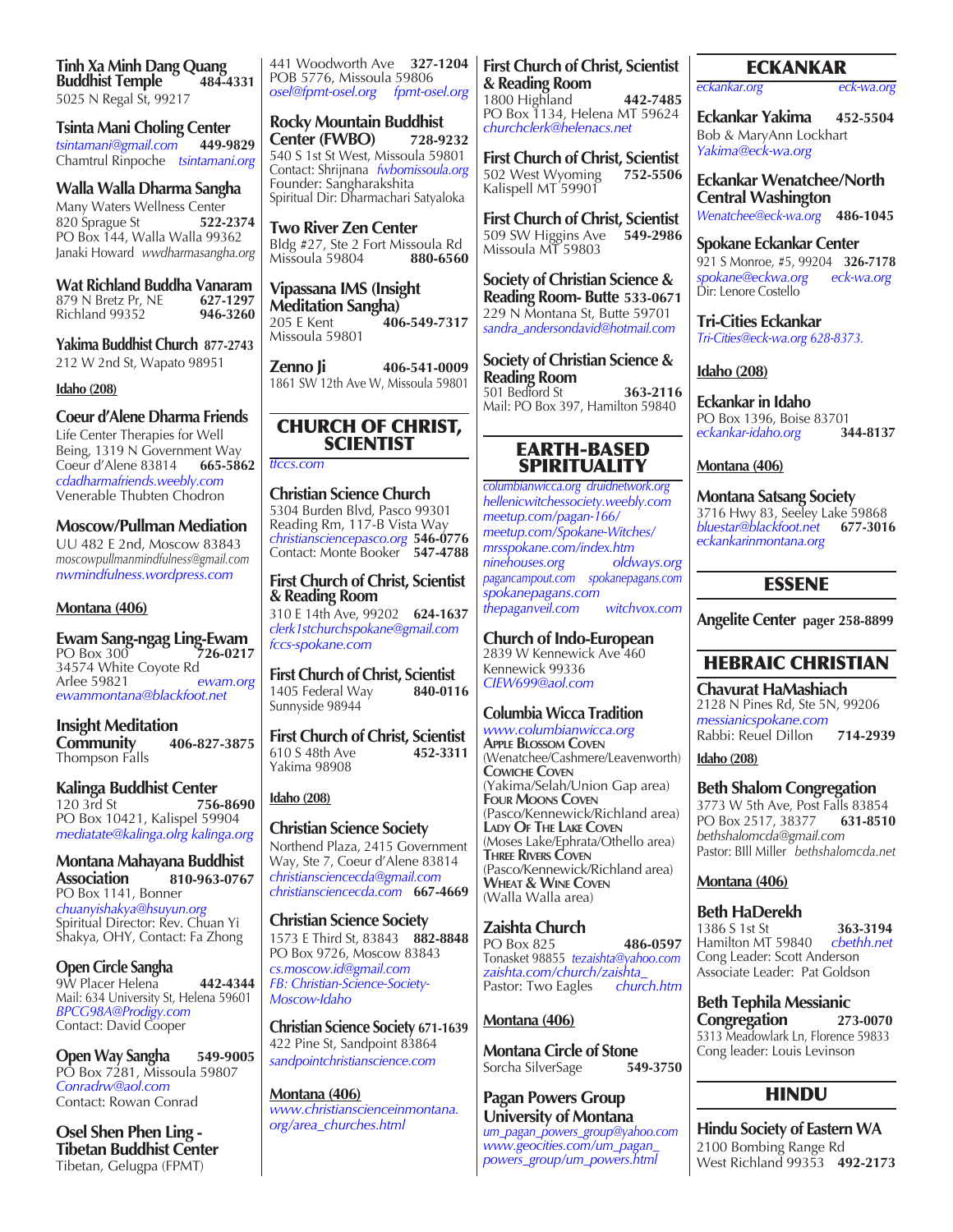#### *hsew01@gmail.com hsew.org*

**Pullman Ashram 339-9279** 441 Country Club Rd, Pullman 99163 *FB: PullmanAshram*

**Spokane Hindu Temple and Cultural Center** *FB: shtcc* FaVS Center, 5115 S Freya, 99223 *info@shtcc.org shtcc.org*

## ISLAM

**Islamic Community of Bosniaks** *FB: Islamic-Community-of-Bosniaksin-Spokane*

**Islamic Center of the Tri-Cities** 2900 Bombing Range Rd West Richland 99353 **967-6695** *islamiccenteroftricities.com*

**Pullman Islamic Center Masjid Al Farooq 334-7600** 1515 Stadium Way, Pullman 99164 *pullmanislamiccenter.org*

**Spokane Islamic Center**<br>6411 E 2nd Ave **482-2608** 6411 **E** 2nd Ave PO Box 9698, 99209 *spokaneislamiccenter.org* 

#### **Idaho (208)**

**Masjid Omar Islamic Center of Moscow 882-8254** 316 Lilley St/PO Box 4025, 83843

#### **Montana (406)**

**Islamic Center of Billings - Helena 406-656-8832** PO Box 121, Billings MT 59103

## JEWISH

*Chabad.org ou.org urj.org uscj.org*

**Chabad of Spokane County**  4116 E 37th Ave, 99223 *rabbi@jewishspokane.com jewishspokane.com* **443-0770** Dirs: Rabbi Yisroel & Sarah Hahn

**Congregation Beth Israel**<br>1202 E Alder St **1202-2511** 1202 **E** Alder St PO Box 367, Walla Walla 99362 *info@cbiww.org cbiww.org FB: Congregation-Beth-Israel-Walla-Walla*

**Congregation Beth Sholom**<br>312 Thayer Dr<br>943-9457 312 Thayer Dr PO Box 761, Richland 99352 *president@richland.uscjhost.net info@richland.uscjhost.net richlanduscjhost.net* President: Jerry Lewis

**Congregation Emanu-El** Temple Beth Shalom, west side 1322 E 30th Ave, 99203 PO Box 30234, 99223 **717-3233** *info@spokaneemanu-el.org bulletin@spokaneemanu-el.org spokaneemanu-el.org* Rabbi: Tamar Malino

**Greater Wenatchee Jewish Community 662-3333** 103 Mission View Pl, Cashmere 98815 President: Kyle Flick **782-1044**

**Temple Beth Shalom 747-3304** 1322 E 30th Ave, 99203 *temple@spokanetbs.org* Rabbi: Tamar Malino *spokanetbs.org*

**Temple Shalom 453-8988** 1517 Browne Ave, Yakima 98902 *yakimatemple@gmail.com*

#### **Idaho (208)**

**Chabad Jewish Center of Idaho** 3813 W State St **853-9200** Boise ID 83703 **Fax: 853-9201** *chabad@jewishidaho.com www.jewishidaho.com* Rabbi Mendel Lifshitz

**Congregation Ahavath Beth Israel 343-6601**

11 N Latah St, Boise ID 83706 *ahavathbethisrael.org* Rabbis: Daniel Fink, Laura Rapport

#### **Jewish Community of the Palouse**

*palousejewishcommunity@gmail.com jewishcommunityofthepalouse.org FB: JewishCommunityofthePalouse* Rabbi: Eliszabeth Goldstein

#### **Montana (406)**

**Chabad Lubavitch of Missoula** 518 Evans Avenue **529-3196** Missoula MT 59801-8401 USA *JewishMissoula.com*

**Congregation B'nai Israel**<br>C/o Janet Cornish 723-7993 C/o Janet Cornish **723-7993** 954 Caledonia St, Butte MT 59701 Contact: Janet Cornish

**Glacier Jewish Community**<br>PO Box 615 756-5159 PO Box 615 **756-5159**  Kalispell MT 59903 *glacierjc.org* Rabbi: Francine Green Roston

#### METROPOLITAN COMMUNITY CHURCHES (MCC)

*mccchurch.org*

**River of Life MCC** 2625 West Bruneau Pl, Ste A<br>Kennewick 99336 542-8860 **Kennewick 99336** *info@riveroflifemcc.org riveroflifemcc.org* Pastor: Janet Pierce

## MYSTICISM (208)

**Compel Community** 235 W Sunset *compelchurch.net* Coeur d'Alene 83815 **755-7700**  *compel1423@gmail.com*

## NATIVE AMERICAN CULTURAL RESOURCES

*ncai.org sacredlands.org* **Coeur d'Alene Tribe208-686-1572** 850 S St, PO Box 408 **Fax: 686-3021** Plummer ID 83851

*cdatribe.org* Jill Wagner **Colville Confederated Tribes 634-2699** 121 Agency Campus **Fax: 634-2694** PO Box 150, Nespelem WA 99155 *colvilletribes.com*

**Kalispel Tribe 445-1147x1281** PO Box 39, Usk 99180 *kalispeltribe.com*

**Kootenai Tribe 208-267-3519** PO Box 1269, Bonners Ferry 83805<br>
kootenai.org **Fax: 267-2960** *kootenai.org* **Fax: 267-2960** Chair: Jennifer Porter **Nez Perce Tribe 208-843-7402** Box 305, Lapwai ID 83540 **SPOKANE TRIBE CULTURE DEPT**<br>60612 Agency Loop 258-6040 60612 Agency Loop **258-6040** Wellpinit 99040 **Fax: 258-9844** Dir: George Hill **Washat (Seven Drum) - Yakama CONFEDERATED TRIBES** 

401 Fort Rd, Toppenish 98948

## NEW AGE/THOUGHT

**Divine Fellowship** 15 S Cascade St Kennewick *http://thedivinefellowship.com*

**Idaho (208) Center for Spiritual Growth**<br>523 E Garden 270-9376 523 E Garden **270-9376**  Coeur d'Alene 83814 *idahochurchoftruth@gmail.com centerofspiritualgrowth.com*

**Gardenia Center** 400 Church St, Sandpoint 83864 *gardeniacenter.com*

#### NON-DENOMINATIONAL, PROGRESSIVE

**All These Branches 563-2269** *allthesebranches.com*

**Creator's Table**

West Central Abbey **496-3541**  1832 W Dean, 99201 **309-6168** Pastors: Katy Shedlock, Jonathan<br>Myers ourcreatorstable.org Myers *ourcreatorstable.org*

**New Community 483-6500** 518 W 3rd, 99201/POB 9512, 99209 *staff@new-community.com*

*new-community.com* Pastor: Russ Davis Other pastor: Kevin Longmeier

**The Oak Tree** 1526 East 11th Ave, 99202 *oaktreespokane.org Spokaneoaktree@gmail.com FB: spokaneoaktree* **251-4332** Pastor: Deb Conklin

## SIKH

## **Sikh Temple of Spokane/ Spokane Gurdwara Sahib**

1420 N Barker Rd Spokane Valley 99016 **892-3799** Spiritual Master: Gurjeet Singh Aujla (Baabaji)

**Second Sikh Temple/ Gurdwara Shree**

12122 E Cataldo Ave, 99206 *Prabhdeep.i@gmail.com* Spiritual Master: Ajit Singh (Baabaji) Contact: Prabh Kochar

## SPIRITUAL LIVING, CENTERS FOR

*http://csl.org/spiritual-community*

**Center for Spiritual Living Tri-Cities** 210 E 3rd Ave, A-1 #329**586-3747** Kennewick 99336 *csltricities.org sanjasmith53@yahoo.com*

**Montana (406)**

**Center for Spiritual Living Shining Mountains 257-6539** 475 8th Ave NE, Kalispell 59901 *csl.montana@yahoo.com www.cslkalispell.com*

**Center for Spiritual Living Bitterroot Valley** 1720 N. First St, Hamilton 59840 *Schultz\_dv@msn.com www.cslbitterroot.org*

## SUFI

#### *ruhaniat.org*

**Moscow Area Sufi Community** *walkinginnature@gmail.com* Samia Bull, Saladin Palfrey

**Montana (406)**

**Bitterroot Valley Sufi Community -** Hamilton MT *tsitlali@montana.com* **546-5344** Subhana Star, Brian Vayu Jameson

## TAOIST/DAOIST (208)

**Genesee Valley Daoist Hermitage** 1010 Genesee-Troy Rd, Genesee 83832 POB 9224, Moscow 83843 **285-0123** *daoisthermitage@gmail.com gvdaoisthermitage.org*